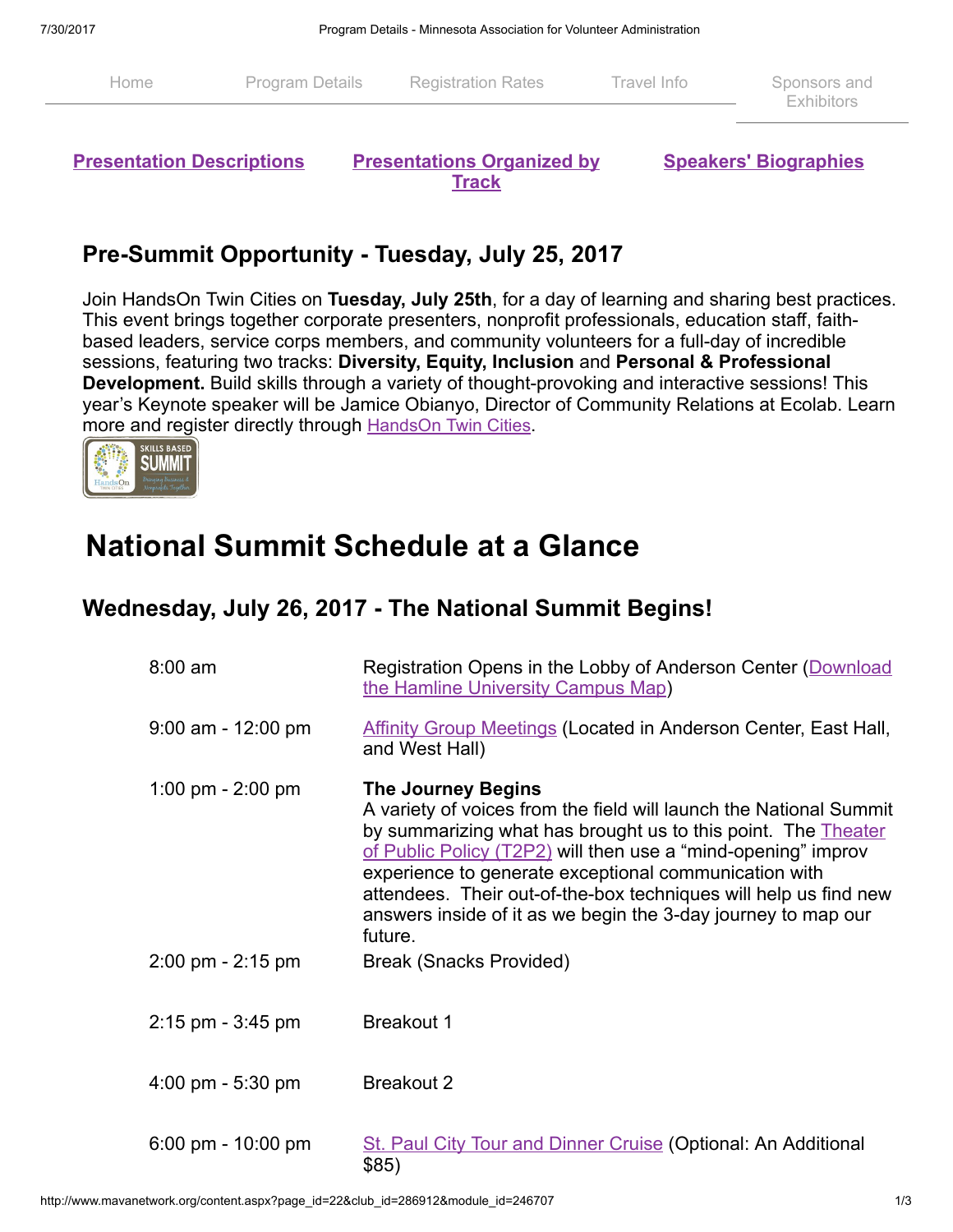Pick up and drop off will happen on Englewood Avenue where it intersects with Asbury Street.

### Thursday, July 27, 2017

| $7:30$ am             | Registration Opens in the Lobby of Anderson Center (Download<br>the Hamline University Campus Map)                                                                                                                                                                                                                                                                                                                                                                                                                                 |
|-----------------------|------------------------------------------------------------------------------------------------------------------------------------------------------------------------------------------------------------------------------------------------------------------------------------------------------------------------------------------------------------------------------------------------------------------------------------------------------------------------------------------------------------------------------------|
| 8:00 am - 9:30 am     | Breakfast (Included)                                                                                                                                                                                                                                                                                                                                                                                                                                                                                                               |
| 8:15 am - 9:30 am     | Beyond Volunteering: Why You Might Choose to Lead More<br><b>Than Volunteers</b><br>This fringe session will be held over breakfast. You can join Rob<br>Jackson, Meridian Swift, Jerome Tennille, and Elisa Kosarin to<br>explore why volunteer managers might strive for the top job in an<br>agency: Chief Executive. In this discussion-oriented session<br>you'll be challenged, inspired, and encouraged to go beyond<br>your comfort zone and leave with a clear action to help you<br>further your own career development. |
| 8:30 am - 10:00 am    | <b>Breakout 3</b>                                                                                                                                                                                                                                                                                                                                                                                                                                                                                                                  |
| 10:15 am - 11:45 am   | <b>Breakout 4</b>                                                                                                                                                                                                                                                                                                                                                                                                                                                                                                                  |
| 11:45 am - 12:30 pm   | Lunch (Included) and Visiting Exhibitors in the West Hall                                                                                                                                                                                                                                                                                                                                                                                                                                                                          |
| 12:30 pm - 2:00 pm    | <b>Laughter Leads to Insight</b><br>Volunteer engagement leaders Niila Hebert, Erin Spink, and<br>John L. Lipp and and National Summit attendees will share their<br>insights which are then synthesized by the imaginative improv<br>cast from the Theater of Public Policy (T2P2) into thought-<br>provoking, humorous vignettes. The conversation begins by<br>moving ideas from the floor to the stage, inspiring creative<br>conversations that add to the map of our future.                                                 |
| $2:15$ pm - $3:45$ pm | <b>Breakout 5</b>                                                                                                                                                                                                                                                                                                                                                                                                                                                                                                                  |
| 4:00 pm - 5:30 pm     | Breakout 6                                                                                                                                                                                                                                                                                                                                                                                                                                                                                                                         |
| 5:30 pm - 6:00 pm     | Visiting Exhibitors - Please take time to visit our fantastic<br><b>exhibitors</b>                                                                                                                                                                                                                                                                                                                                                                                                                                                 |
| 6:00 pm - 8:30 pm     | Join us for a lively barbecue dinner (included), music, and lawn<br>games where you can network with other attendees in a fun,<br>casual setting on Hamline's Alumni Way.                                                                                                                                                                                                                                                                                                                                                          |